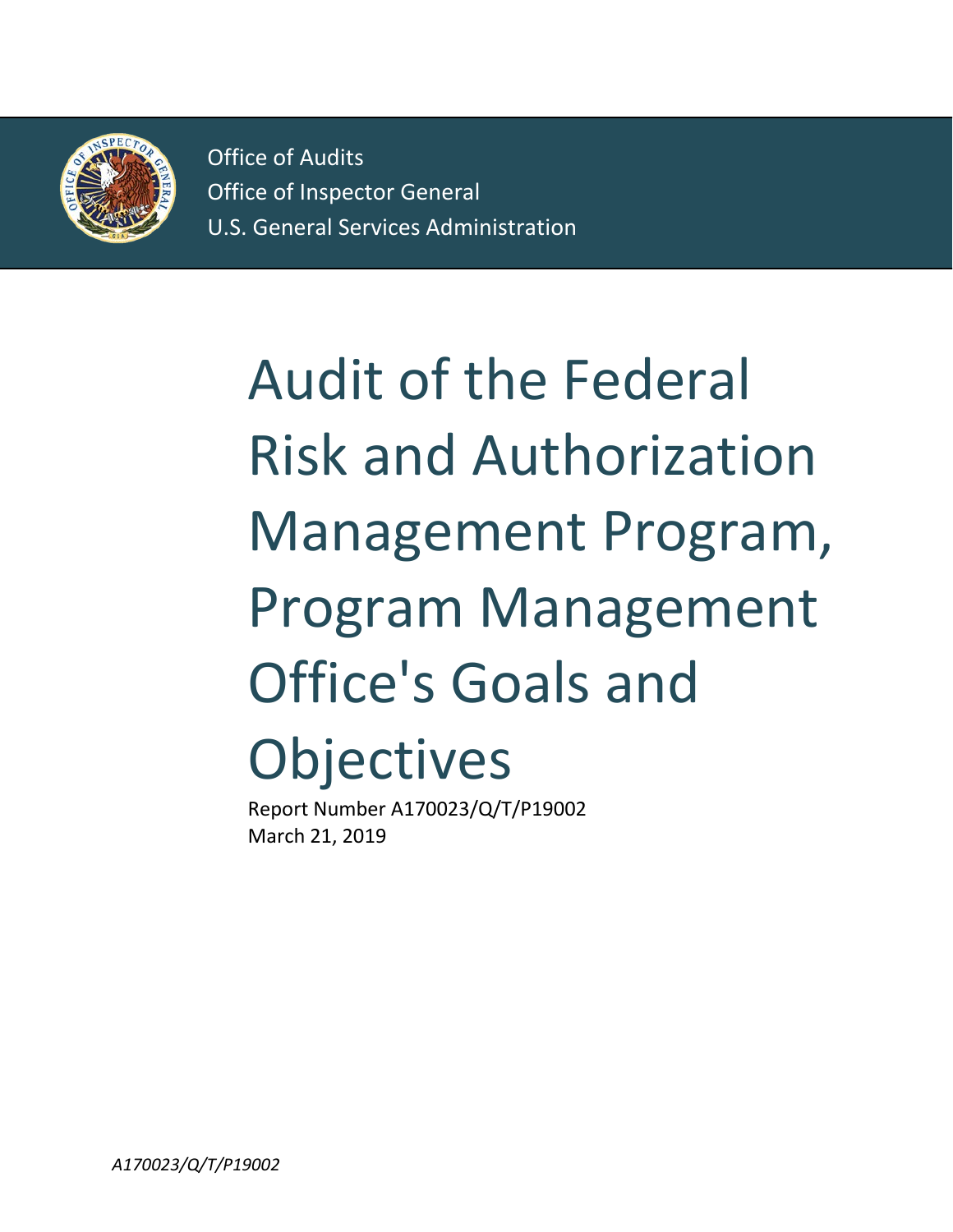### *Executive Summary*

#### **Audit of the Federal Risk and Authorization Management Program, Program Management Office's Goals and Objectives** Report Number A170023/Q/T/P19002 March 21, 2019

#### **Why We Performed This Audit**

This audit was included in the GSA Office of Inspector General *Fiscal Year 2017 Audit Plan*. The initial focus for this audit was to review GSA's Federal Risk and Authorization Management Program (FedRAMP), Program Management Office's (PMO) authorization and accreditation process for third party providers. However, during our survey work, we determined that risks are present at the FedRAMP PMO level; therefore, we evaluated the FedRAMP PMO's goals and objectives to determine if they are sufficient to assess its effectiveness in accomplishing its mission.

#### **What We Found**

The FedRAMP PMO has not established an adequate structure comprising its mission, goals, and objectives for assisting the federal government with the adoption of secure cloud services. Specifically, the mission statement does not provide a clear direction for the FedRAMP PMO; objective statements are missing key attributes; and the alignment of the mission, goals, and objective statements makes it difficult to determine if the FedRAMP PMO is meeting its mission in an effective manner.

#### **What We Recommend**

We recommend that GSA's Federal Acquisition Service, Technology Transformation Services Director:

- 1. Revise the FedRAMP PMO's mission statement to a concise, singular statement.
- 2. Revise the FedRAMP PMO's objectives to make them more specific and measurable.
- 3. Review the FedRAMP PMO's mission, goals, and objectives to ensure they align in a cohesive manner.

The Federal Acquisition Service Commissioner agreed with the audit recommendations. GSA's written comments are included in their entirety as *Appendix B*.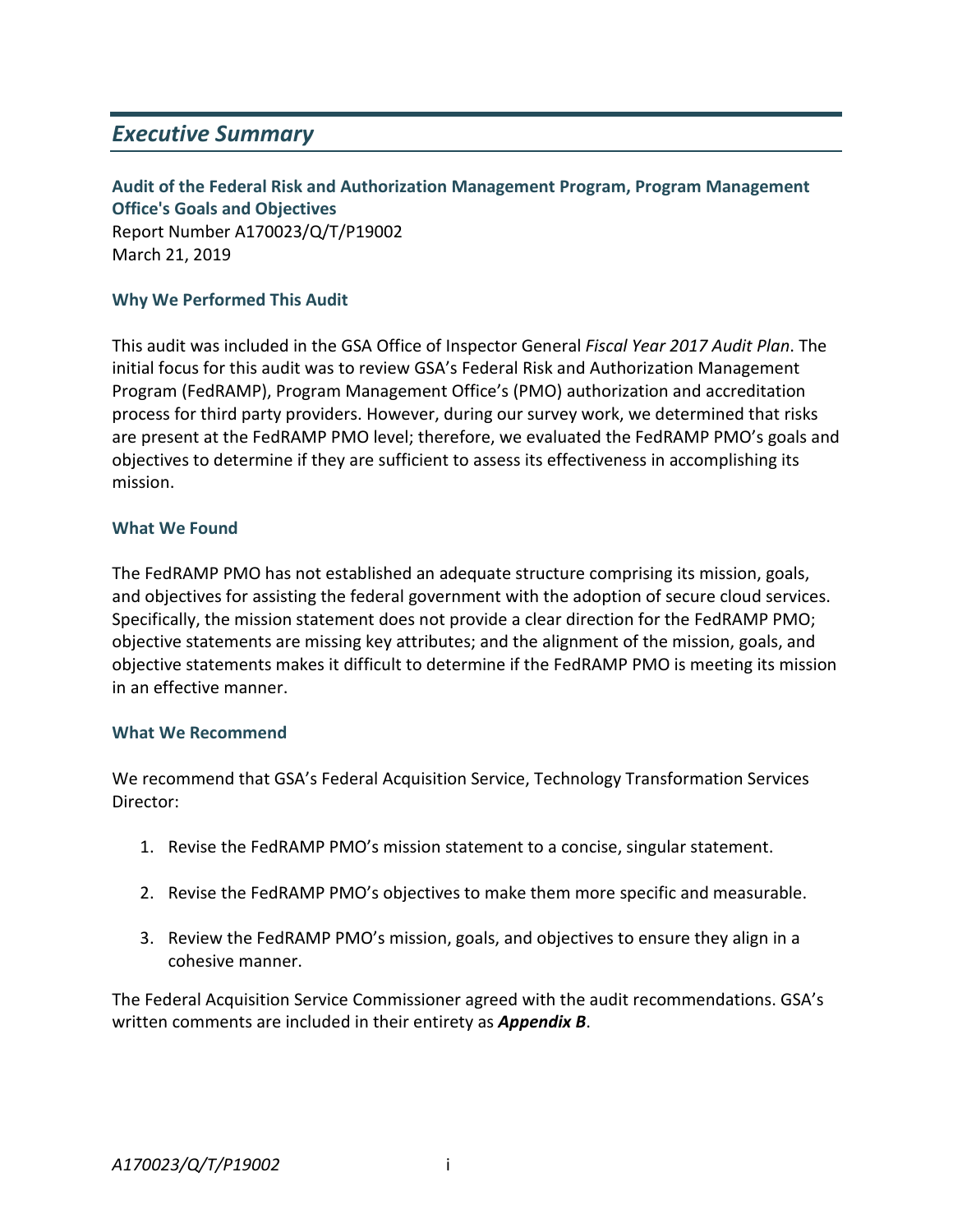# *Table of Contents*

|--|

#### **Results**

| Finding 1 – The FedRAMP PMO's mission statement is not clear and concise, creating                                                                                            |  |
|-------------------------------------------------------------------------------------------------------------------------------------------------------------------------------|--|
| Finding 2 – The FedRAMP PMO's objective statements are not specific or measurable,                                                                                            |  |
| Finding 3 – The FedRAMP PMO's mission, goals, and objectives are not fully or accurately<br>aligned, which inhibits the FedRAMP PMO's ability to assess its effectiveness $6$ |  |
|                                                                                                                                                                               |  |
|                                                                                                                                                                               |  |
|                                                                                                                                                                               |  |
| Annondivos                                                                                                                                                                    |  |

#### **Appendixes**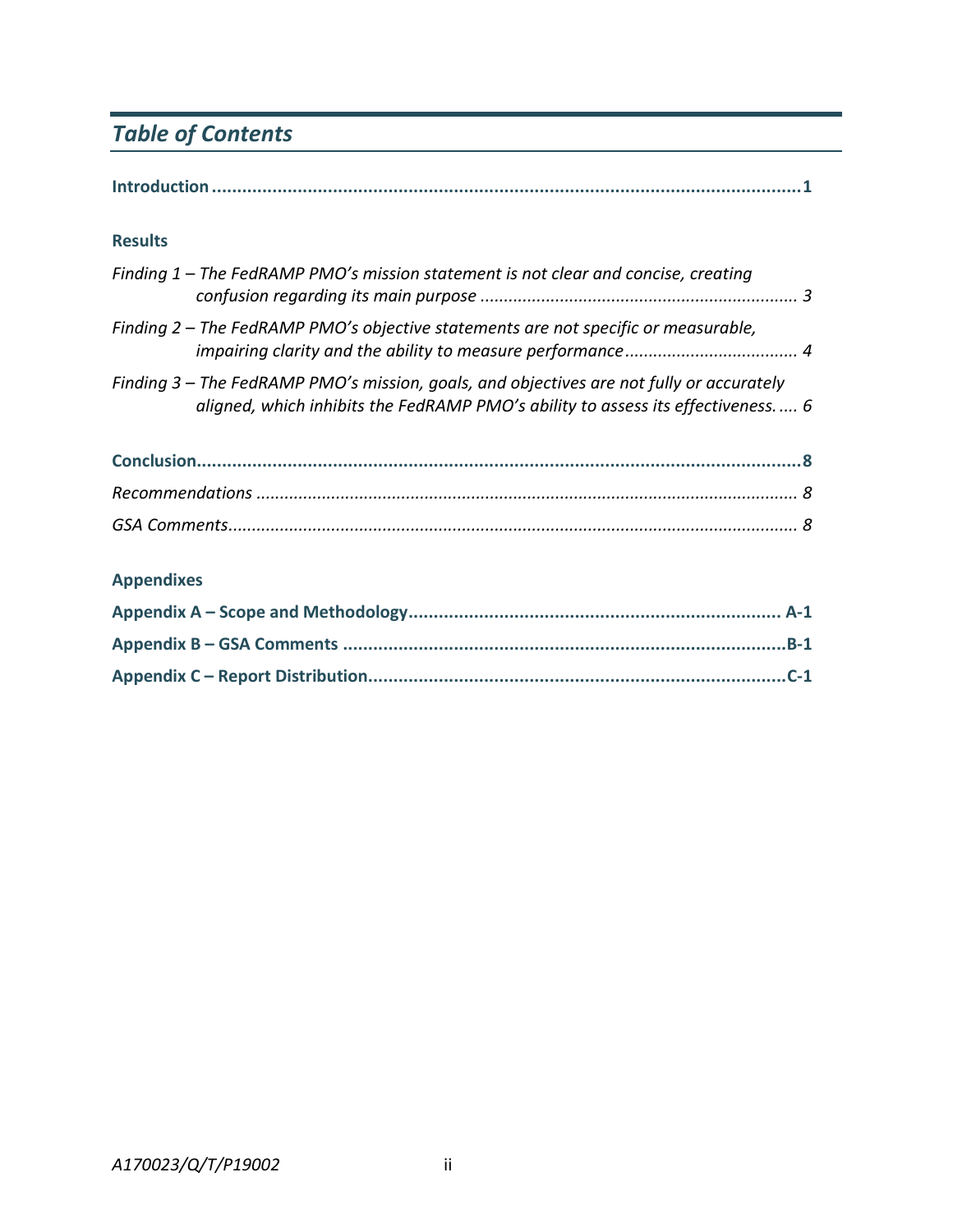## *Introduction*

We performed an audit of GSA's Federal Risk and Authorization Management Program, (FedRAMP) Program Management Office's (PMO) goals and objectives.

#### **Purpose**

This audit was included in the GSA Office of Inspector General *Fiscal Year 2017 Audit Plan*. The initial focus was to review the authorization and accreditation process for third party providers who perform security assessments of cloud service providers (CSPs). However, during our audit survey, we determined that risks are present at the FedRAMP PMO level; therefore, we evaluated whether the FedRAMP PMO's goals and objectives are sufficient for assessing the effectiveness of the FedRAMP PMO in accomplishing its mission.

#### **Objective**

Our objective was to determine if the FedRAMP PMO's goals and objectives are sufficient to assess its effectiveness in accomplishing its mission.

See *Appendix A* – Scope and Methodology for additional details.

#### **Background**

On December 8, 2011, the Office of Management and Budget (OMB) issued *Security Authorization of Information Systems in Cloud Computing Environments,* which resulted in a collaborative effort between GSA and other federal entities, including the Departments of Defense and Homeland Security, to develop FedRAMP. FedRAMP is a government-wide program designed to increase the pace at which the federal government adopts cloud computing services. It was developed to standardize: (1) the process of how the Federal Information Security Management Act of 2002 (FISMA) applies to cloud computing services; and (2) the way the government conducts security assessments, authorizations, and continuous monitoring of cloud computing services.

FedRAMP has several key stakeholders:

- (1) OMB: OMB has outlined the key components of FedRAMP and its operational capabilities. OMB is also responsible for defining the requirements for executive branch departments and agencies using FedRAMP, and providing oversight of the program.
- (2) The Department of Homeland Security (DHS): Within FedRAMP's operational framework, DHS coordinates cybersecurity operations including incident response.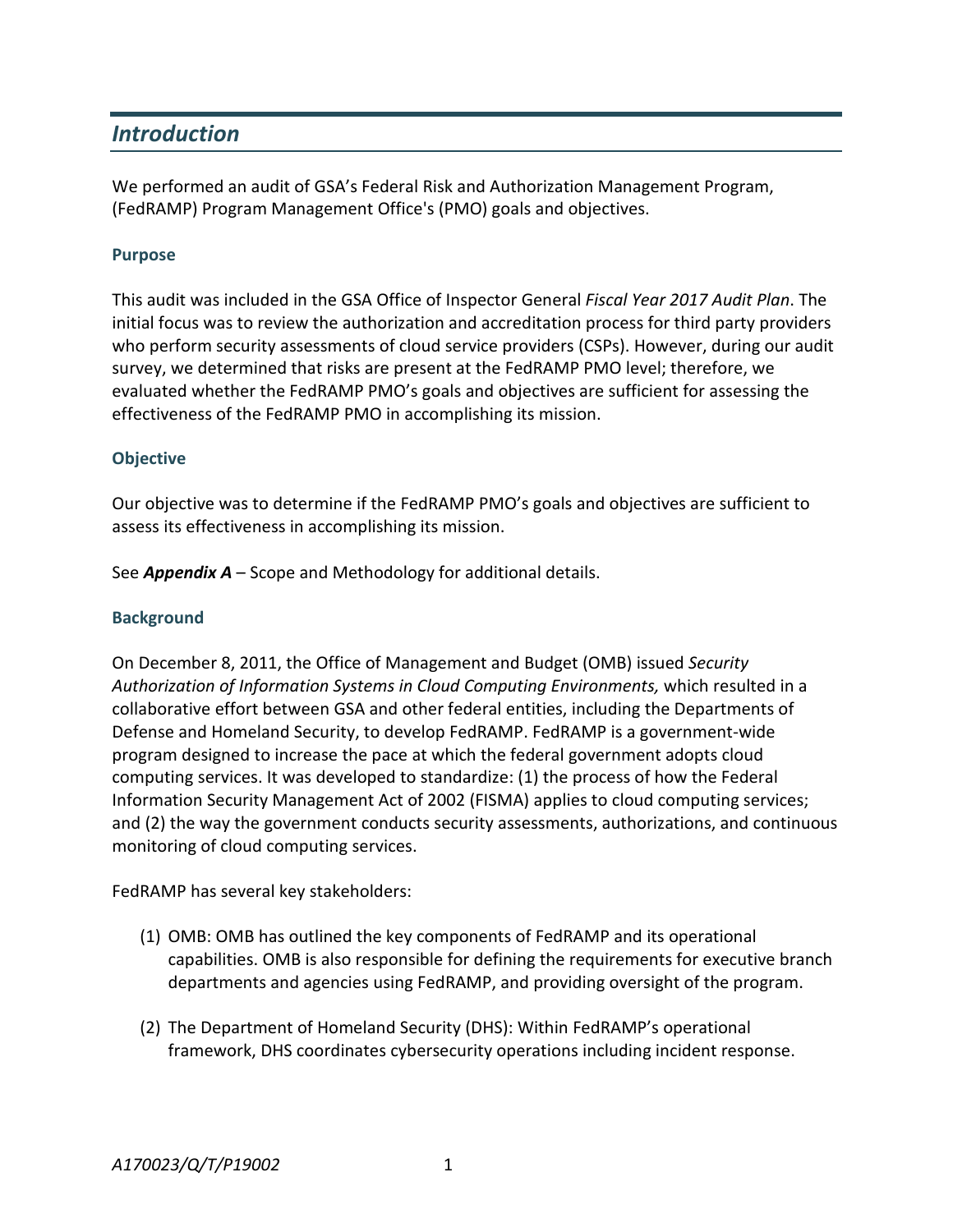- (3) The Joint Authorization Board (JAB): The JAB consists of the Chief Information Officers from the Department of Defense, DHS, and GSA. The JAB members define and update FedRAMP security authorization requirements in accordance with FISMA and DHS guidance, review authorization packages, and grant Provisional Authorities to Operate for cloud services.
- (4) Executive branch departments and agencies: The executive branch departments and agencies are required to use FedRAMP when conducting risk assessments, reviewing security authorizations, and granting Authorities to Operate for use of cloud services.
- (5) The FedRAMP PMO: The day-to-day operations of FedRAMP are performed by the FedRAMP PMO, which is managed by GSA's Federal Acquisition Service, Technology Transformation Services.

The FedRAMP PMO's responsibilities include:

- Creating a process for executive branch departments, agencies, and CSPs to adhere to FedRAMP security authorization requirements;
- Prioritizing authorization requests for JAB review;
- Establishing a centralized, secure repository of various authorization packages of cloud services that executive branch departments and agencies can leverage;
- Collaborating with the National Institute of Standards and Technology to develop and implement a program to accredit third-party assessment organizations to provide independent reviews of how CSPs implement the FedRAMP requirements; and
- Developing templates for executive branch departments and agencies to use to satisfy FedRAMP security authorization requirements.

Since the program began, government agencies and CSPs have expressed concerns regarding FedRAMP's efficiency, effectiveness, and transparency. They have noted that the Authority to Operate review and approval process is expensive and time consuming. A FedRAMP PMO official informed us that the PMO has been confronted with external pressures to speed up the FedRAMP process along with maintaining quality standards. While the FedRAMP PMO has taken action to address some of these concerns, additional action is needed to strengthen the PMO to better meet the needs and requirements of the program.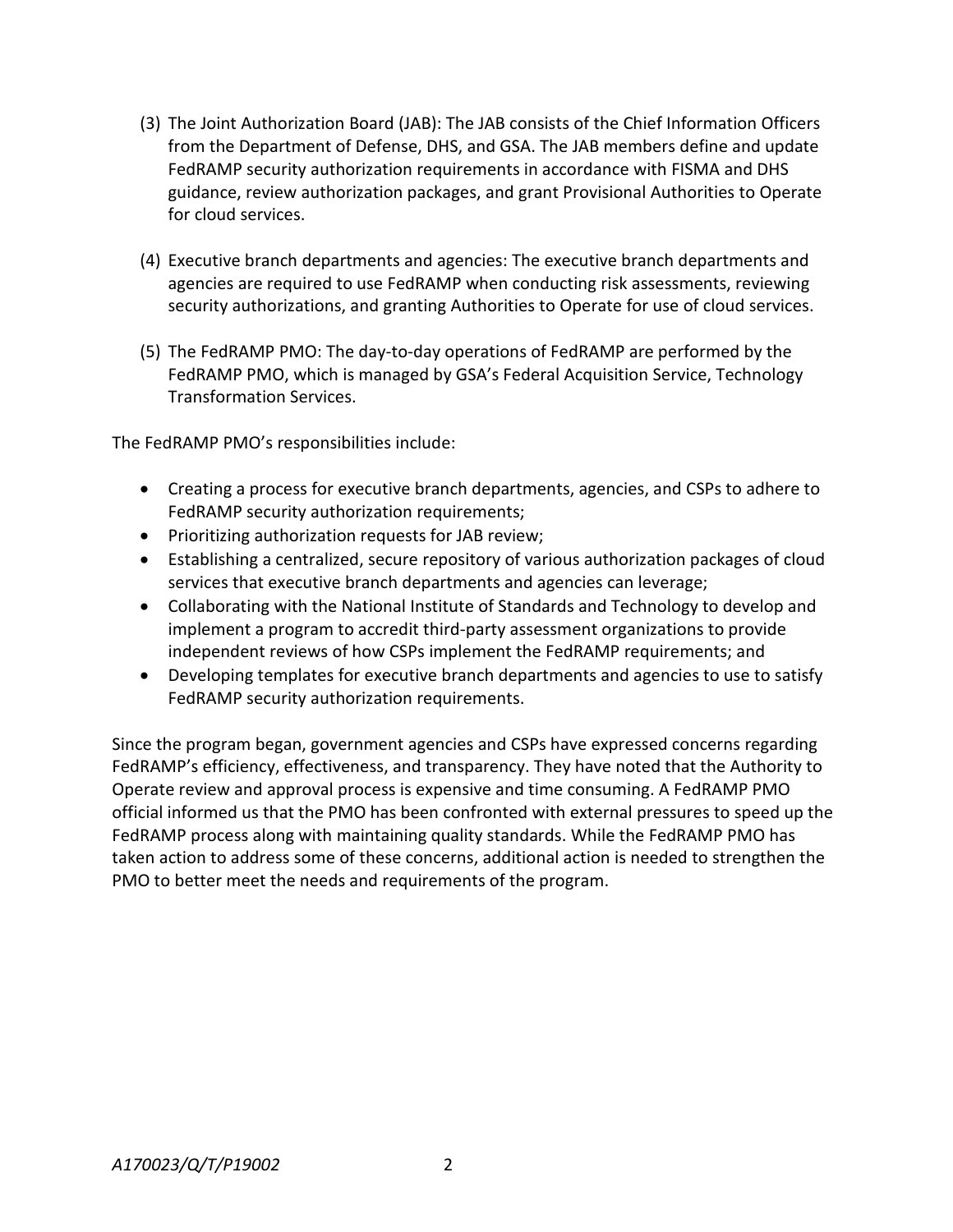## *Results*

The FedRAMP PMO's goals and objectives are not sufficient to assess if it is effectively accomplishing its mission. The FedRAMP PMO has not established an adequate structure comprising its mission, goals, and objectives for assisting the federal government with the adoption of secure cloud services. The mission statement does not provide a clear and concise direction for the FedRAMP PMO; objective statements are not specific and measurable; and the mission, goals, and objectives are not fully or accurately aligned which makes it difficult to determine if the FedRAMP PMO is meeting its mission effectively.

#### **Finding 1 – The FedRAMP PMO's mission statement is not clear and concise, creating confusion regarding its main purpose.**

The FedRAMP PMO does not have a single, clear and concise mission statement regarding its purpose. A mission statement is meant to set the tone of an organization defining its intentions and purpose. We found the FedRAMP PMO's mission statement to be a series of directives, which creates confusion regarding its main purpose.

According to OMB Circular No. A-11, *Preparation, Submission, and Execution of the Budget (2017*), a mission statement should be a brief, easy-to-understand narrative, usually no more than a sentence long. It should define the basic purpose of a program and be expressed in the broad context of a problem, need, or challenge. It enables employees to see how their work contributes to the broader mission and is a key component of a program's strategic plan, explaining why the program exists and what it does, while bringing the program into focus.

The FedRAMP PMO provided its mission statement, which encompasses multiple components derived from OMB memorandum, *Security Authorization of Information Systems in Cloud Computing Environments,* dated December 8, 2011. The FedRAMP PMO's mission is to:

- Reduce duplicative efforts, inconsistencies, and cost inefficiencies associated with the current security authorization process.
- Establish a public-private partnership to promote innovation and the advancement of more secure information technologies.
- Introduce an innovative policy approach to developing trusted relationships between executive branch departments and agencies and CSPs.
- Provide a cost-effective, risk-based approach for the adoption and use of cloud services by making available to executive branch departments and agencies:
	- o Standardized security requirements for the authorization and ongoing cybersecurity of cloud services for selected information system impact levels.
	- o A conformity assessment program capable of producing consistent independent, third-party assessments of security controls implemented by CSPs.
	- o Authorization packages of cloud services reviewed by a JAB consisting of security experts from the DHS, Department of Defense, and GSA.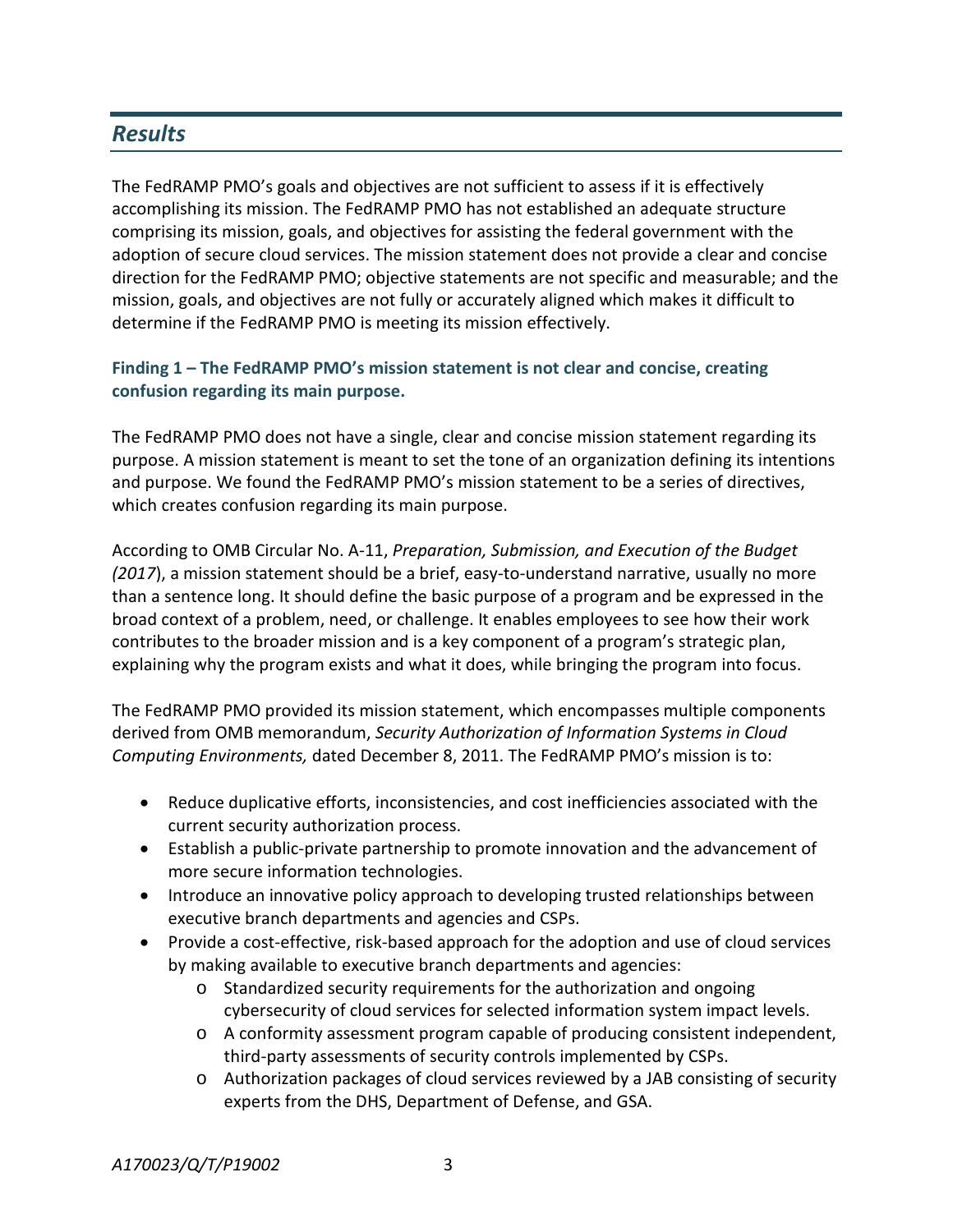- o Standardized contract language to help executive branch departments and agencies integrate FedRAMP requirements and best practices into acquisition.
- o A repository of authorization packages for cloud services that can be leveraged government-wide.

The FedRAMP PMO's mission statement does not conform to the succinct format prescribed under OMB Circular No. A-11, but is rather a listing of directives established in the OMB memorandum. Therefore, the FedRAMP PMO's mission statement is not presented in a way that is focused or easily communicated, creating confusion as to its central purpose and vision of what needs to be accomplished. Accordingly, the FedRAMP PMO should establish a concise, clearly defined mission statement.

#### **Finding 2 – The FedRAMP PMO's objective statements are not specific or measurable, impairing clarity and the ability to measure performance.**

The FedRAMP PMO's objective statements are missing key attributes, hindering the understanding of what is to be accomplished and the effective communication of program results. Objective statements should be specific and measurable to assist in assessing performance.

In the *Standards for Internal Control in the Federal Government*, the U.S. Government Accountability Office defines various attributes of objectives.<sup>[1](#page-6-0)</sup> Among other things, these standards provide that objectives should be:

- Defined in specific terms, such as what is to be achieved and how it will be achieved, so they are understood at all levels of the entity.
- Defined in measurable terms so that performance toward achieving those objectives can be assessed. Measurable objectives are generally free of bias and subjectivity.
- Supported by performance measures that are appropriate for evaluating the program's performance in achieving the objective.
- Aligned with the organization's mission, strategic plan, and performance goals.

The FedRAMP PMO established eight objectives to assess progress against its four goals, as listed below in *Figure 1*.

<span id="page-6-0"></span> <sup>1</sup> GAO-14-704G, September 2014.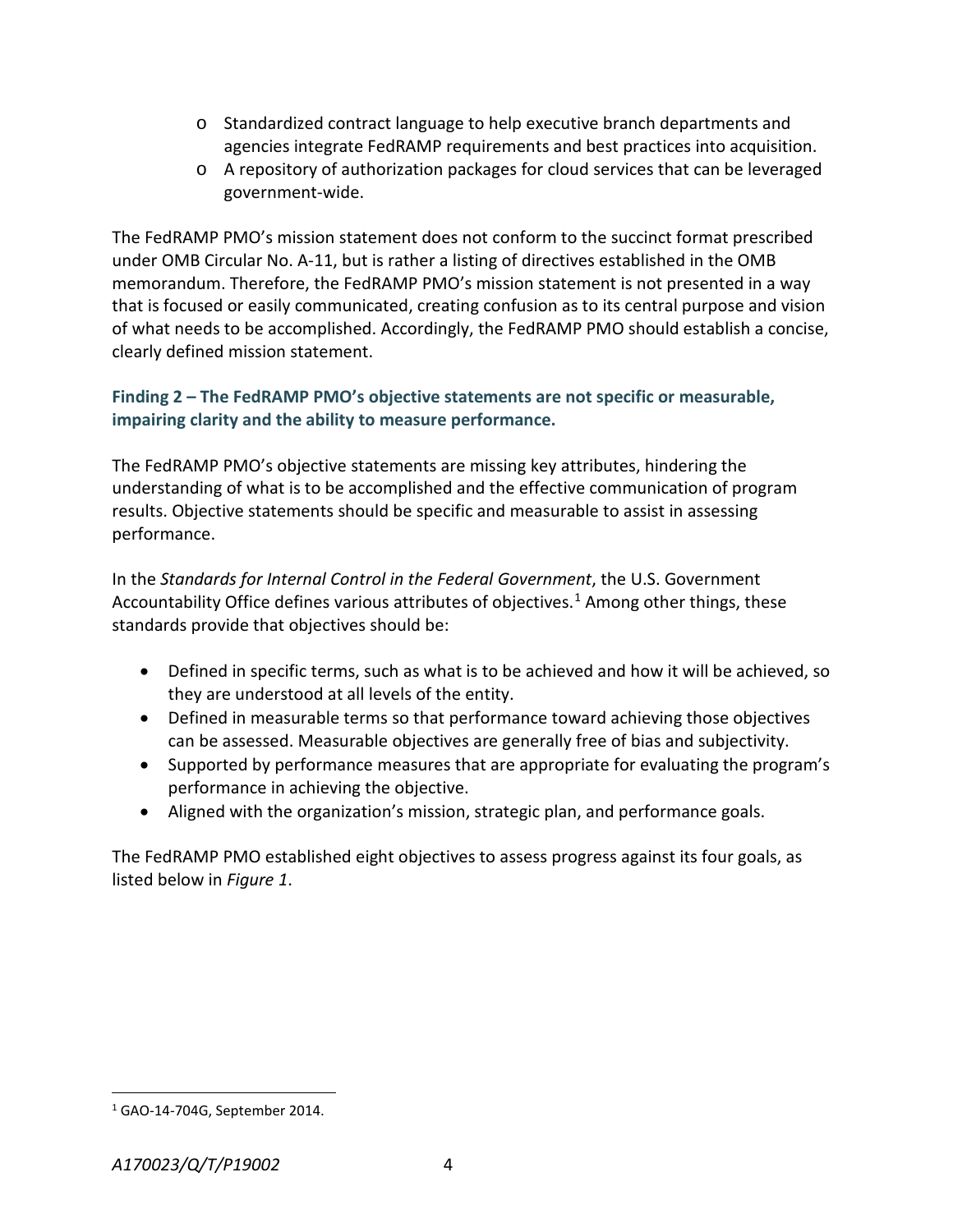| <b>FedRAMP PMO Goal</b>            | <b>FedRAMP PMO Objectives</b>                                                        |
|------------------------------------|--------------------------------------------------------------------------------------|
| More cloud to choose from          | Increase cloud services working with FedRAMP                                         |
|                                    | Increase authorized cloud services<br>$\bullet$                                      |
|                                    | Establish FedRAMP Readiness as a viable readiness<br>$\bullet$<br>mechanism for CSPs |
| Transform security authorizations  | Ensure no authorizations take longer than 6 months<br>$\bullet$                      |
|                                    | Launch FedRAMP Tailored<br>$\bullet$                                                 |
|                                    | Redesign continuous monitoring                                                       |
| Stronger FedRAMP community         | Connect the community through industry and                                           |
|                                    | agency days                                                                          |
|                                    | Promote better understanding<br>$\bullet$                                            |
| Maintain internal quality controls | No corresponding objective provided                                                  |

#### **Figure 1 – FedRAMP PMO's Goals and Objectives**

The FedRAMP PMO's goals and objectives provided in *Figure 1* were documented in the FedRAMP PMO's Goal Tracker and published on its website. The goal tracker contained abbreviated objective statements intended to provide a convenient way for the public to view the goals, as well as the objectives and corresponding performance metrics at a glance. However, these simplified objective statements excluded information necessary for understanding and measuring the FedRAMP PMO's progress. Specifically, these objective statements were not defined in specific and measureable terms.

#### **Objectives Not Defined in Specific Terms**

We determined that some of the FedRAMP PMO's objective statements may not be easily understood by stakeholders and the public. For example, the FedRAMP PMO has two objectives that include similar language – "Increase cloud services working with FedRAMP" and "Increase authorized cloud services." These two objectives, as written, do not contain adequate detail to differentiate between them. While the FedRAMP PMO management team reviews its objectives internally on a routine basis, the difference between these objectives may not be evident or understood by those externally without further explanation. Vague objective statements may limit the understanding and clear communication of what the FedRAMP PMO strives to achieve.

#### **Objectives Not Defined in Measurable Terms**

We also found that some of the FedRAMP PMO's objective statements do not allow for a clear assessment of its performance. Many of the objectives do not explicitly identify a specific outcome, which would clearly outline what is to be achieved. For instance, the objective, "Promote better understanding" does not state what is to be understood or define how better understanding will be achieved. Similarly, "Establish FedRAMP Readiness as a viable readiness mechanism for CSPs" does not provide for clear measurement. The terms "viable" and "readiness" could be viewed as subjective and it is not clear from the objective how success will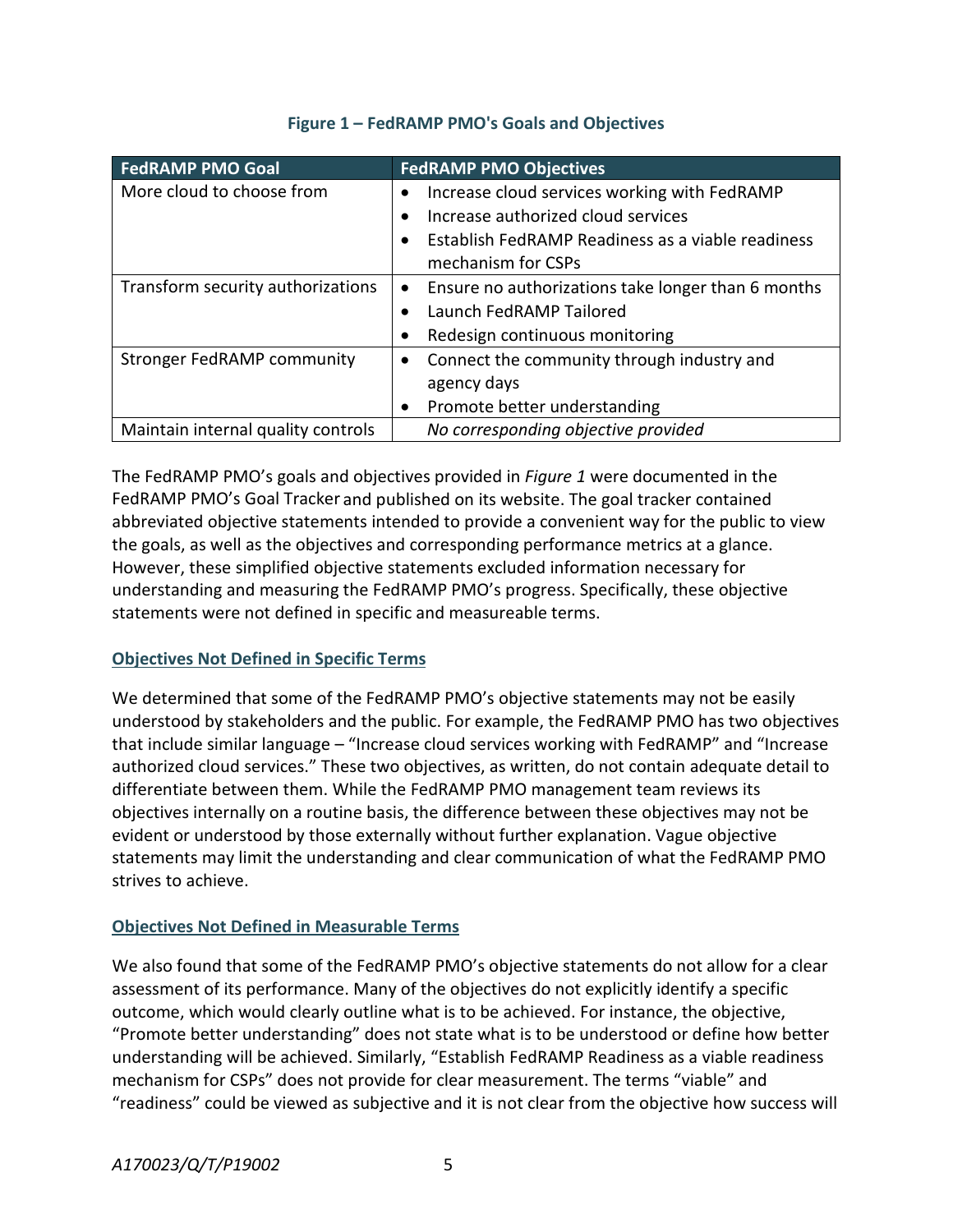be measured. While the FedRAMP PMO was able to provide us with some targets related to these objectives, the targets were not specifically outlined as part of its objectives. Objectives not defined in measurable terms negatively affect the FedRAMP PMO's ability to effectively communicate progress. Accordingly, the PMO should create objectives that are specific and measurable.

#### **Finding 3 – The FedRAMP PMO's mission, goals, and objectives are not fully or accurately aligned, which inhibits the FedRAMP PMO's ability to assess its effectiveness.**

The FedRAMP PMO's mission, goals, and objectives do not align in a manner where its goals and objectives clearly support the mission. The lack of clear alignment of these elements inhibits the FedRAMP PMO's ability to assess its effectiveness in achieving its mission.

OMB Circular No. A-11 outlines the importance of aligning an organization's mission, goals, and objectives. An organization's mission directly supported and aligned with strategic goals, which are each supported and aligned with one or more strategic objectives, clearly outlines how each element is linked to the program's intended mission and purpose. When the FedRAMP PMO provided us with its goals and objectives, it clearly outlined how they were aligned; however, it did not include a connection to the specific mission statement segment. To evaluate the FedRAMP PMO's overall structure, we requested a document showing the alignment including the mission. The FedRAMP PMO provided us with this document, which aligned the mission, reported by mission segment, to the goals. From that document, we noted: (1) misalignments between mission segments and goals, and (2) mission segments and a goal without corresponding objectives.

#### **Mission Segments and Goals Are Misaligned**

Some of the FedRAMP PMO's mission segments and goals were misaligned. An example is depicted in *Figure 2* below.



#### **Figure 2 – Misalignment of a Mission Segment and Goal**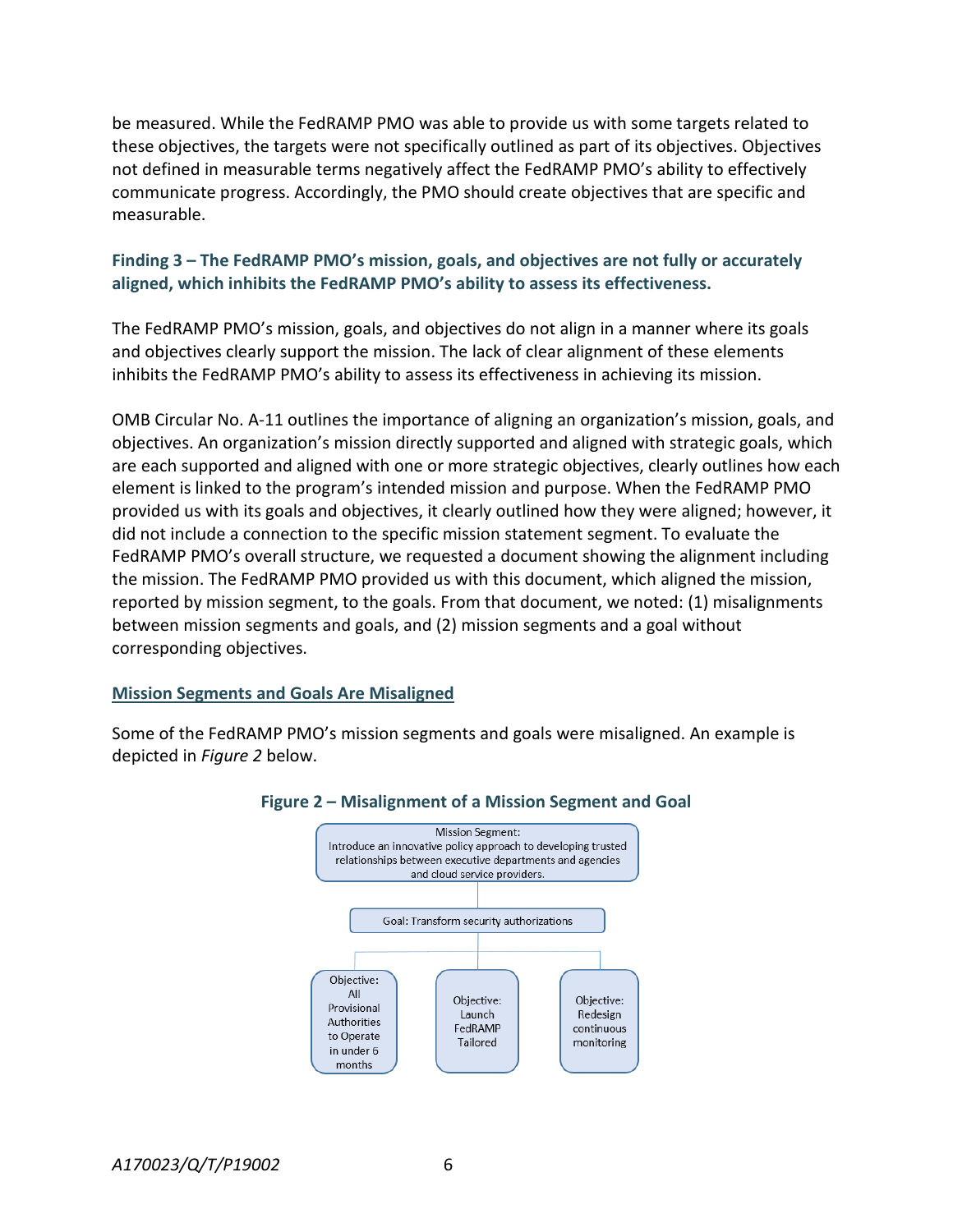The mission segment "Introduce an innovative policy approach to developing trusted relationships between executive branch departments and agencies and cloud service providers" is aligned with the goal of "Transform security authorizations." This mission segment specifically focuses on relationships between government entities and CSPs. However, the goal of transforming security authorizations focuses more on increased efficiency of the process, not necessarily relationship building. To further demonstrate this, two of the three supporting objectives listed under this mission segment focus on increasing authorization efficiency rather than relationships between government entities and CSPs. Therefore, we determined that this mission segment and its corresponding goal are misaligned.

#### **Mission Segments and Goal with No Supporting Objectives**

We also noted that two of the FedRAMP PMO's mission segments and one goal do not have supporting objectives as shown below in *Figure 3.*



#### **Figure 3 – Mission Segments and Goal with No Objectives**

OMB Circular No. A-11 states that objectives should generally encompass the agency's mission and scope of responsibilities. Goals and objectives should directly support the program's mission. The lack of appropriate alignment among the FedRAMP PMO's goals, objectives, and mission inhibits the PMO's ability to assess its effectiveness in achieving its mission. Accordingly, the FedRAMP PMO should review its mission, goals, and objectives to ensure that they are aligned in a cohesive manner.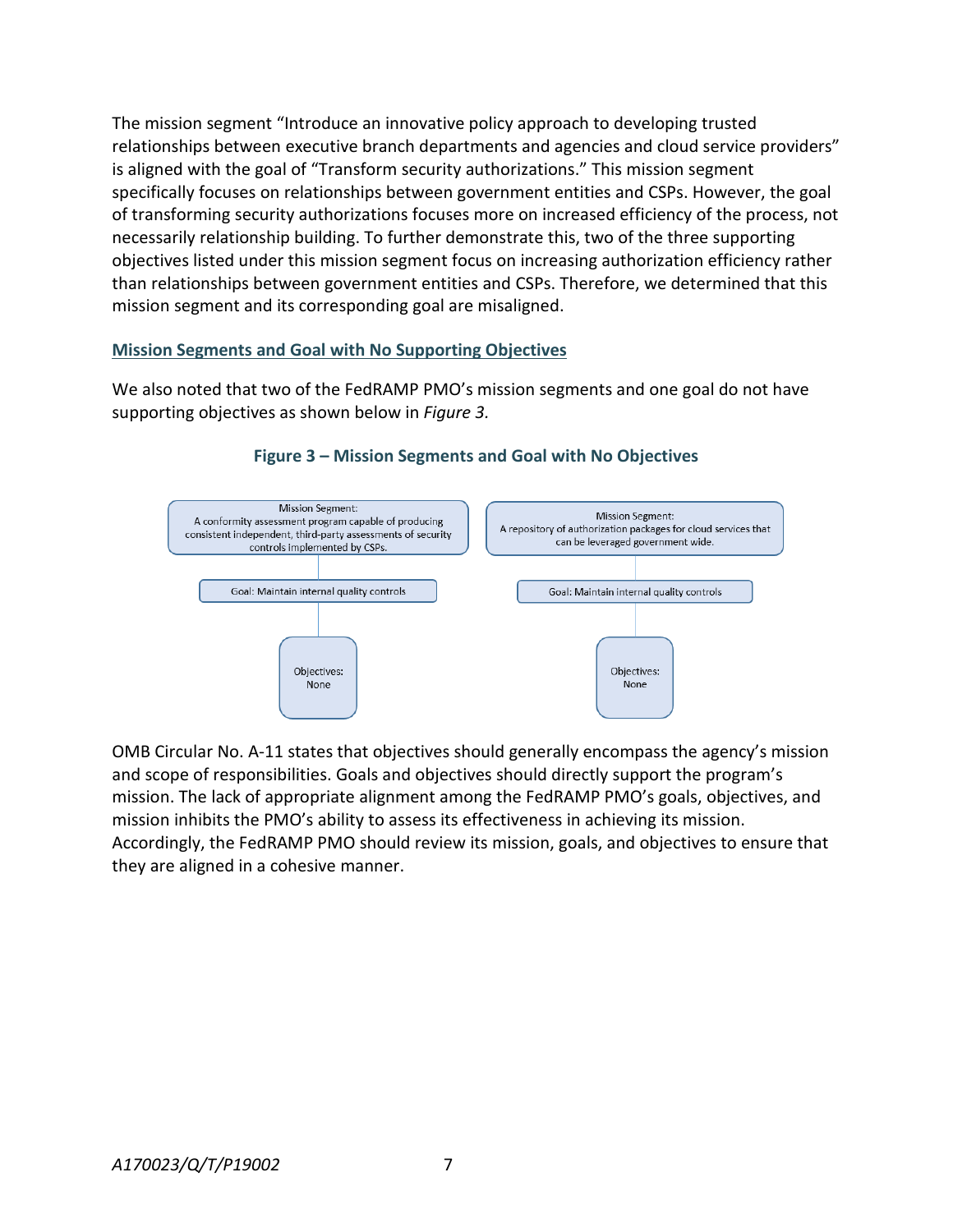## *Conclusion*

The FedRAMP PMO has not established an adequate structure comprising its mission, goals, and objectives for assisting the federal government with the adoption of secure cloud services. The FedRAMP PMO's mission statement does not provide a clear and concise direction, resulting in confusion regarding its central purpose and what needs to be accomplished. We also noted that some objective statements are not specific and measurable, which limits the understanding of what is to be accomplished and affects the FedRAMP PMO's ability to effectively communicate its progress. Further, we noted that the FedRAMP PMO's mission, goals, and objectives are not in alignment. Without the proper alignment of the mission, goals, and objectives, the FedRAMP PMO's ability to assess its effectiveness is inhibited. Accordingly, the FedRAMP PMO should review and revise its mission, goals, and objectives to ensure that they align in a cohesive manner to more effectively assess its progress and performance.

#### **Recommendations**

We recommend that GSA's Federal Acquisition Service, Technology Transformation Services Director:

- 1. Revise the FedRAMP PMO's mission statement to a concise, singular statement.
- 2. Revise the FedRAMP PMO's objectives to make them more specific and measurable.
- 3. Review the FedRAMP PMO's mission, goals, and objectives to ensure they align in a cohesive manner.

#### **GSA Comments**

The Federal Acquisition Service Commissioner agreed with the audit recommendations. GSA's written comments are included in their entirety as *Appendix B*.

#### **Audit Team**

This audit was managed out of the Acquisition and Information Technology Audit Office and conducted by the individuals listed below:

Michelle L. Westrup Audit Manager Bruce E. McLean Auditor-In-Charge

Sonya D. Panzo **Associate Deputy Assistant Inspector General for Auditing**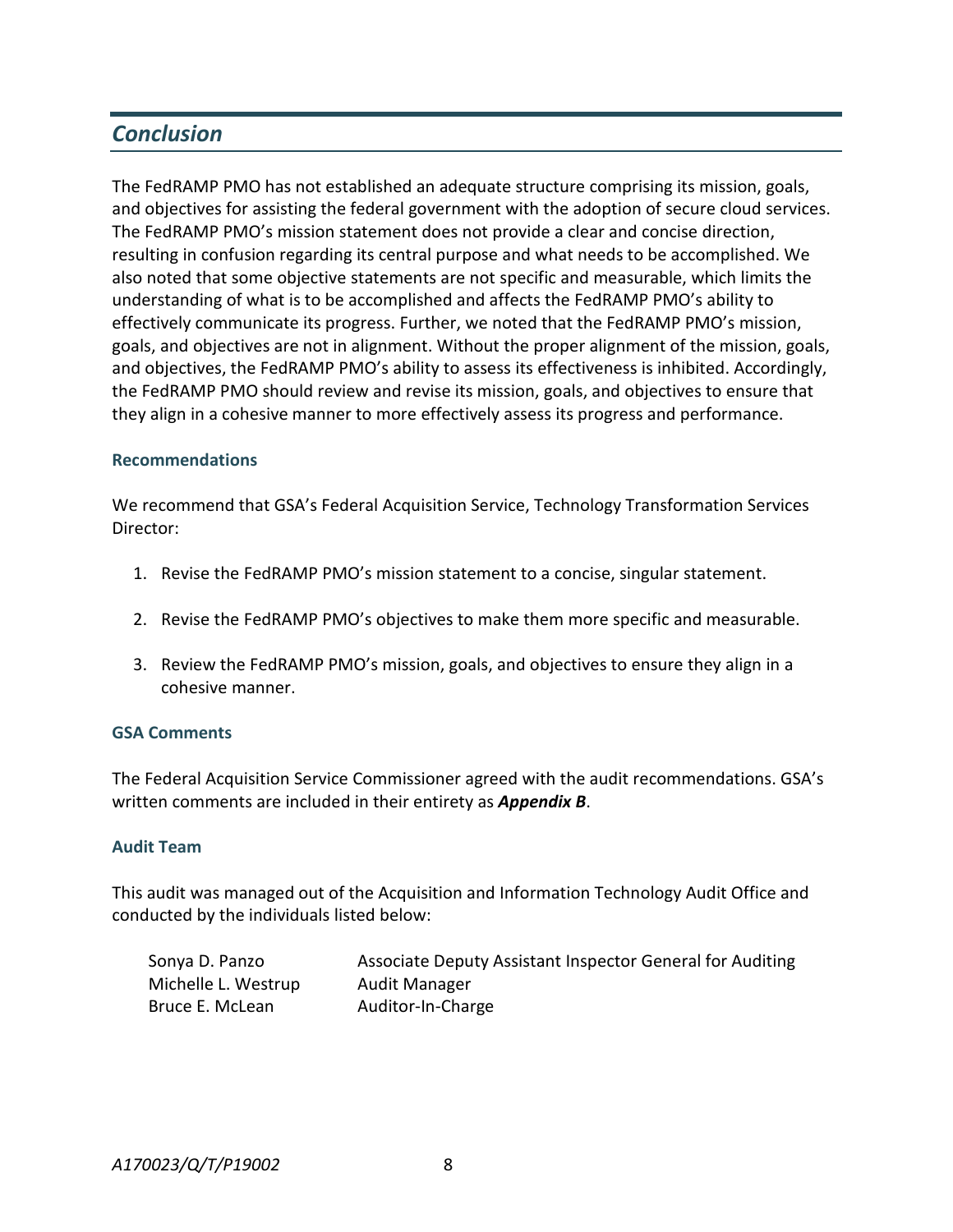# *Appendix A – Scope and Methodology*

Our audit evaluated the FedRAMP PMO's mission, goals, and objectives.

To accomplish our objective, we:

- Reviewed existing federal laws, policy, and guidance governing FedRAMP, including:
	- o OMB memorandum for Chief Information Officers, *Security Authorization of Information Systems in Cloud Computing Environments*, December 8, 2011;
	- o *Guide to Understanding FedRAMP*, Version 2.0, June 6, 2014; [2](#page-11-0) and
	- o *FedRAMP Security Assessment Framework*, Version 2.4, November 15, 2017; [3](#page-11-1)
- Reviewed information related to FedRAMP from GSA's intranet and FedRAMP's internet websites;
- Reviewed applicable criteria in assessing our results, including:
	- o GAO-14-704G, *Standards for Internal Control in the Federal Government*, September 2014;
	- o GAO-01-1008G, *Internal Control Standards, Internal Control Management and Evaluation Tool*, August 2001;
	- o OMB Circular No. A-11, Preparation, Submission, and Execution of the Budget, July 2017;
	- o GAO/AIMD/GGD-95-130R, *Goal-Setting and Performance*, March 1995;
	- o GAO/GGD-10.1.16, *Agencies' Strategic Plans Under Government Performance and Results Act of 1993: Key Questions to Facilitate Congressional Review*, Version 1, May 1997;
	- o 31 U.S.C. 1115, *Federal Government and agency performance plans*, 2015; and
	- o Executive Order 13450, *Improving Government Program Performance*, November 2007; and
- Held discussions with FedRAMP PMO officials regarding their mission, goals, and objectives, to gain an understanding of FedRAMP.

We conducted the audit between October 2016 and May 2018 in accordance with generally accepted government auditing standards. Those standards require that we plan and perform the audit to obtain sufficient, appropriate evidence to provide a reasonable basis for our findings and conclusions based on our audit objectives. We believe that the evidence obtained provides a reasonable basis for our findings and conclusions based on our audit objective.

#### **Internal Controls**

Our assessment of internal controls was limited to those necessary to address the objective of the audit.

<span id="page-11-0"></span><sup>&</sup>lt;sup>2</sup> The FedRAMP PMO developed this document.

<span id="page-11-1"></span><sup>&</sup>lt;sup>3</sup> The FedRAMP PMO developed this document.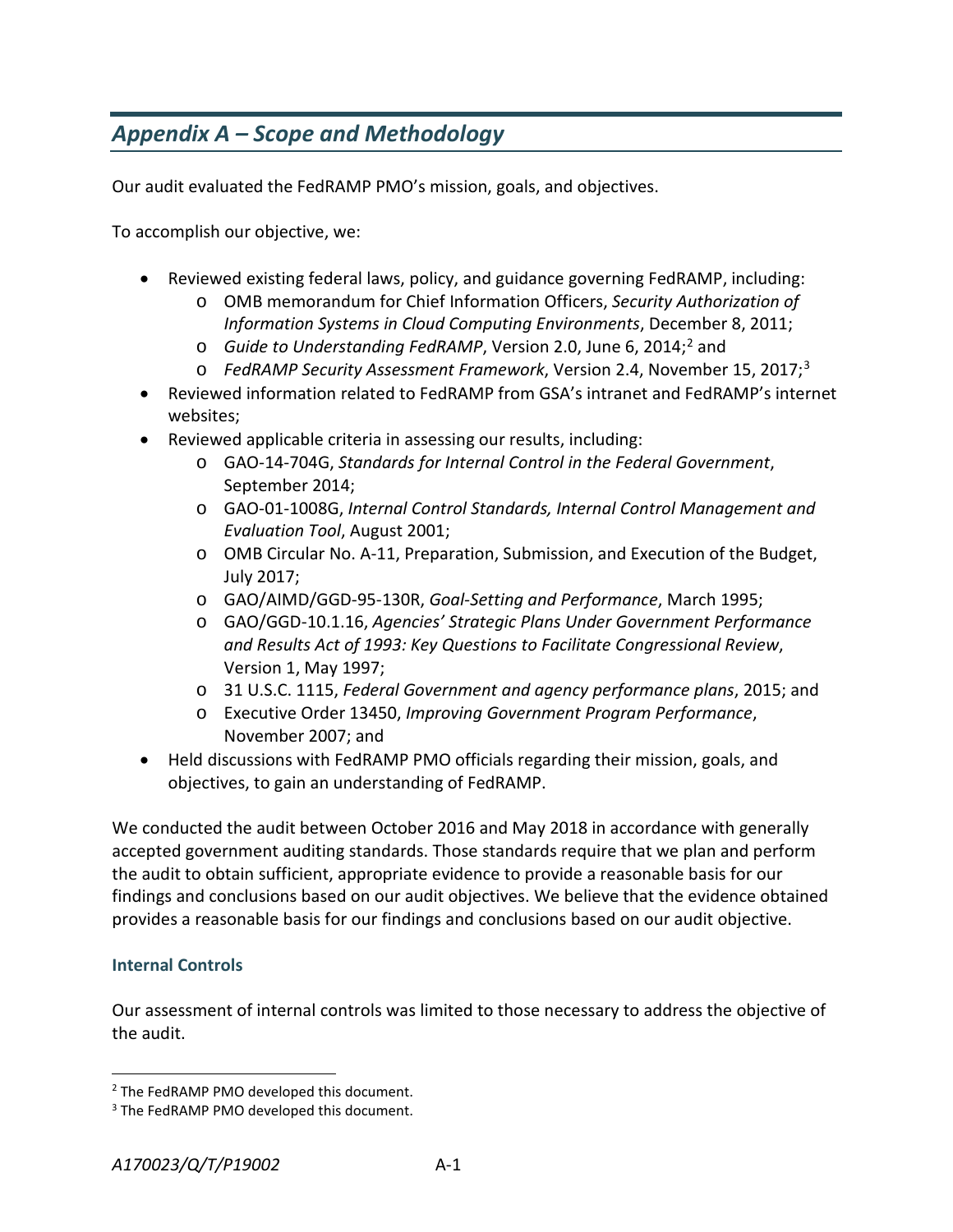## *Appendix B – GSA Comments*



Thank you for the Office of Inspector General's (OIG) draft report entitled Audit of the Federal Risk and Authorization Management Program (FedRAMP), Program Management Office's (PMO's) Goals and Objectives (A170023), dated January 22, 2019. I appreciate the review of the FedRAMP PMO's mission, goals and objectives. The FedRAMP PMO is a top priority for the General Service Administration (GSA) Federal Acquisition Service (FAS) Office of Technology Transformation Services (TTS), as it is a government-wide program focused on the cybersecurity of cloud technology.

The FedRAMP PMO reviewed the OIG report and agrees with all of the recommendations. While we believe FedRAMP does have strong mission, goals, and objectives, we appreciate the OIG's recommendations for further clarity. We understand the importance of making these mission statements, goals, and objectives clearer for our stakeholders and the importance of strong accountability in measuring program effectiveness.

The FedRAMP mission was derived from multiple components within the Office of Management and Budget (OMB) FedRAMP Policy Memorandum, Security Authorization of Information Systems in Cloud Computing Environments, dated December 8, 2011. The FedRAMP PMO supports the OMB FedRAMP policy memorandum as stated and will develop a PMO-specific mission statement that is clear and concise to provide clarity to the program's stakeholders. Additionally, the PMO will refine its goals and objectives to ensure they are specific, measurable, and directly align to the program's mission.

> U.S. General Services Administration 1800 F Street, NW Washington, DC 20405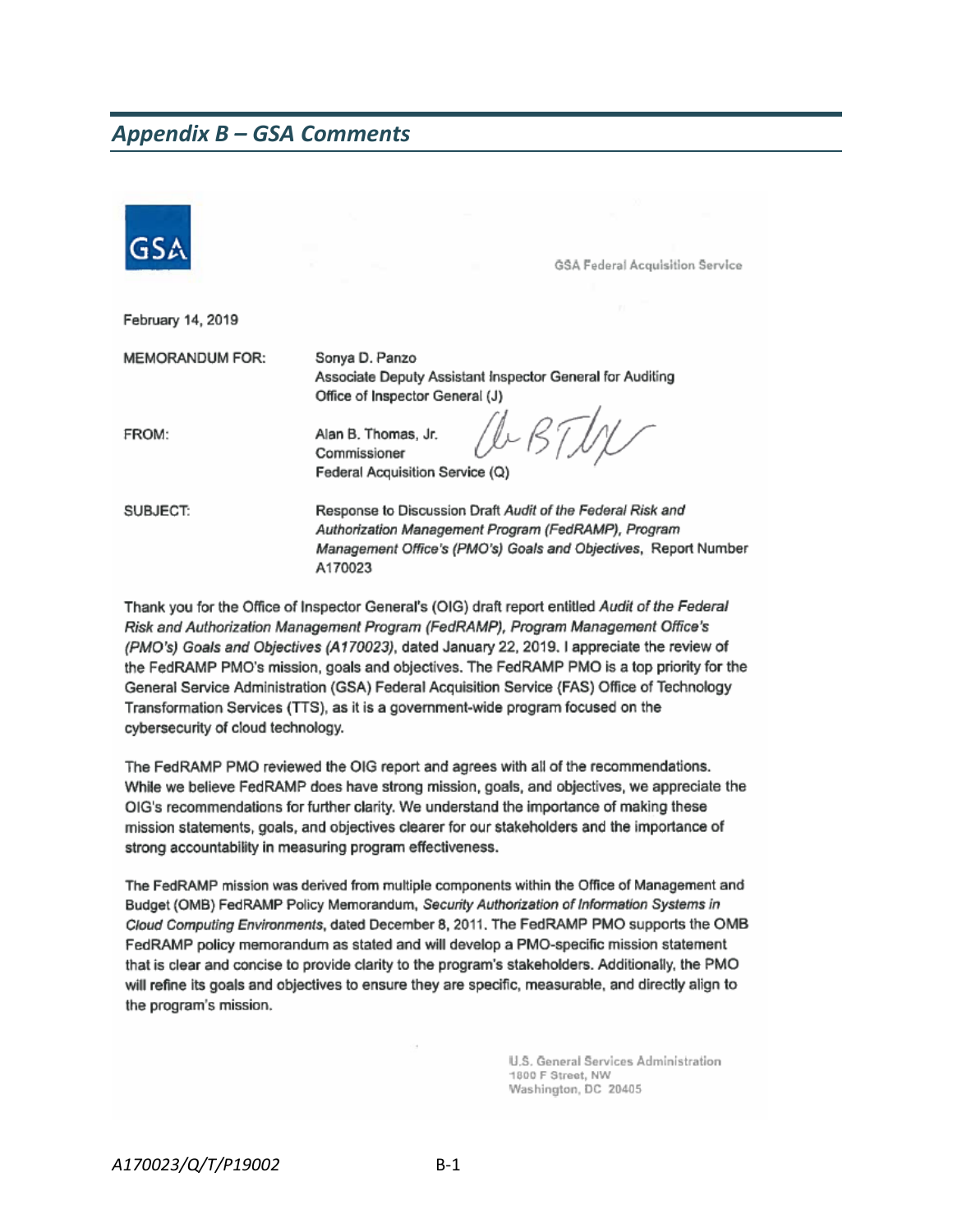# *Appendix B – GSA Comments (cont.)*

The FedRAMP PMO looks forward to working with the GSA OIG, and the opportunity to address the audit recommendations. If you have any questions, please contact Matthew Goodrich, Assistant Commissioner for the Office of Products and Programs at (202) 870-6231 or matthew.goodrich@gsa.gov.